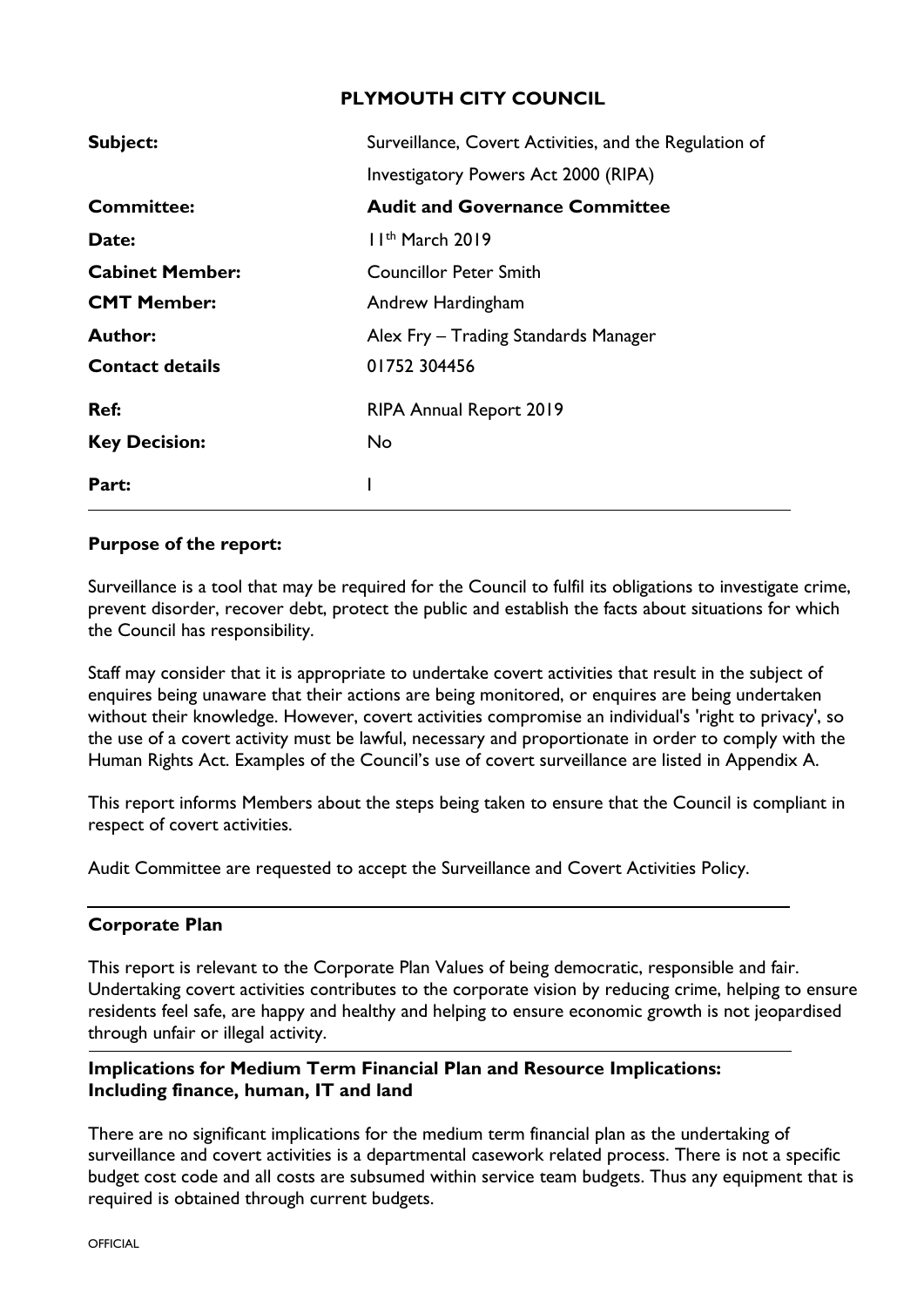However in order to ensure compliance with the requirements of the HRA and other relevant legislation; sufficient trained managers and staff are required to be available and the resourcing of specialist staff role profiles must be incorporated into Directorate action plans.

### **Other Implications: e.g. Child Poverty, Community Safety, Health and Safety and Risk Management:**

- Child Poverty none.
- Community Safety the purpose of the surveillance tool is to promote community safety, prevent crime and disorder, undertake fraud investigation and provide environmental protection.
- Health and Safety in particular the use of CCTV can promote safety, but officers undertaking surveillance are potentially at risk.
- Risk Management there is the possibility of loss of reputation and monetary penalties for the Council, through surveillance breaching privacy and that evidence obtained for an investigation will not be accepted. However, complying with RIPA prevents the Council breaching its obligations under the Human Rights Act and associated legislation; as well as enabling the product of surveillance to be used in accordance with the requirements of legislation and good practice.

## **Equality and Diversity**

Has an Equality Impact Assessment been undertaken? No

#### **Recommendations and Reasons for recommended action:**

Council are required to be informed about the use of covert surveillance by staff when conducting investigations and to agree a policy.

Members are requested to acknowledge that covert activities can be a necessary and proportionate response for achieving the Council's objectives through approval of the Surveillance and Covert Activities Policy; which allows covert activities to be deployed where necessary and proportionate, under the control of a good practice process based on the Regulation of Investigatory Powers Act requirements.

The report informs members about covert surveillance that has taken place, changes to legislation since the last report and the steps being taken to ensure that the Council is compliant in respect of covert activities.

#### **Alternative options considered and rejected:**

The alternative option is for Members to limit the option for Officers to use surveillance as an investigatory tool by:

- a) deciding that Officers will not undertake surveillance or covert activities on behalf of the Council, or
- b) Officers may only use covert activities when a serious crime is being investigated.

This option is rejected as the oversight Commissioners have not found Officers to be irresponsible, the Council has only initiated necessary investigations and has always been proportionate in its use of covert activities.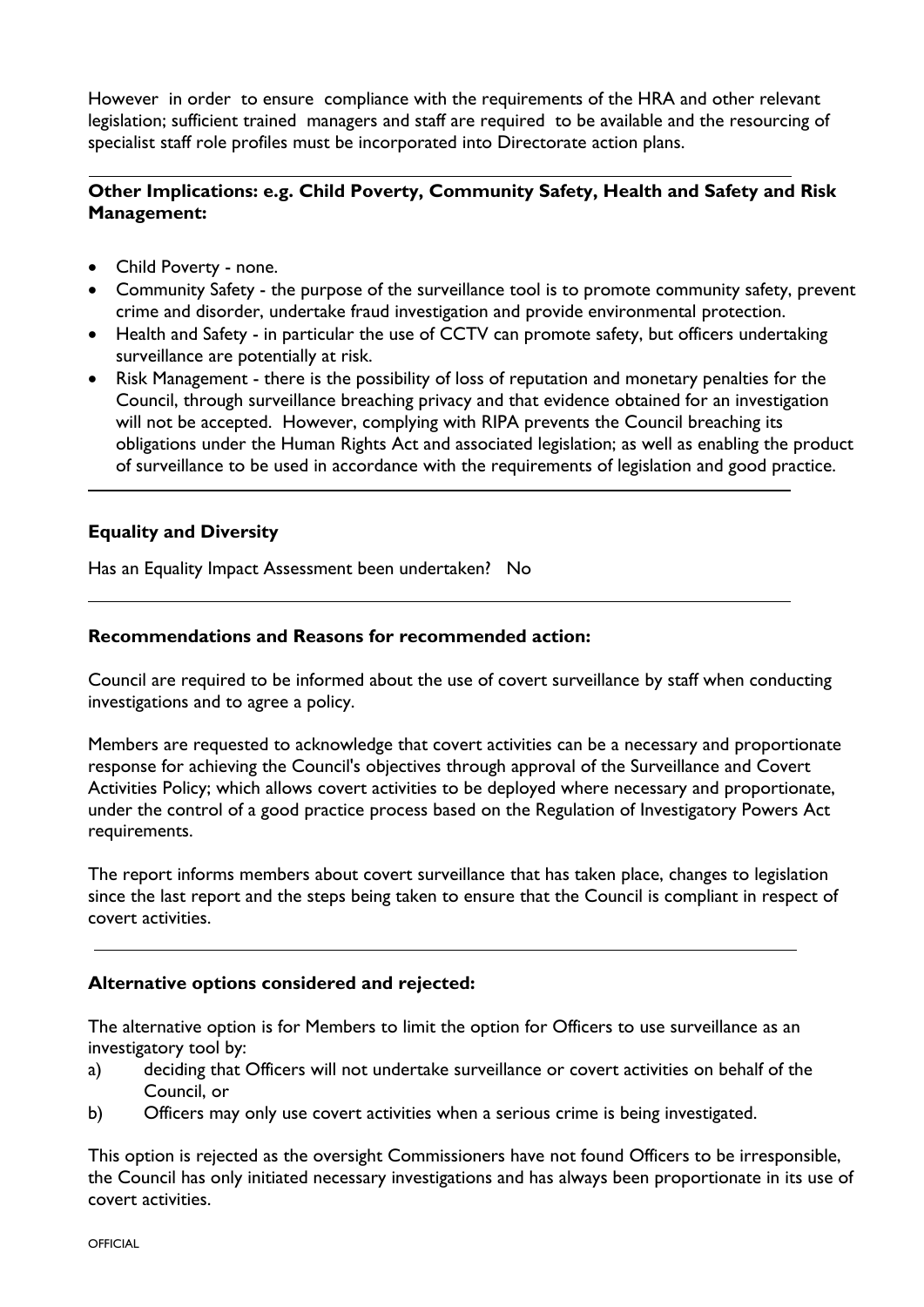Thus Officers have been found to have the expertise to deploy the available powers appropriately and to now limit the use of surveillance would have a detrimental impact on Officers ability to undertake investigations in order to fulfil responsibilities of the Council.

### **Published work / information:**

Statutory codes of practice which staff must implement are available

The OSC and IOCCO inspection reports are available on the Council's RIPA webpage.

#### **Background papers:**

| Title                                                 | Part I | Part II | <b>Exemption Paragraph Number</b> |  |  |  |  |  |  |
|-------------------------------------------------------|--------|---------|-----------------------------------|--|--|--|--|--|--|
|                                                       |        |         |                                   |  |  |  |  |  |  |
| <b>Surveillance &amp; Covert Activities</b><br>Policy |        |         |                                   |  |  |  |  |  |  |
|                                                       |        |         |                                   |  |  |  |  |  |  |

## **Sign off:**

| Fin                                                             | akh.18<br>.19.22 | Leg | 402/<br><b>NI</b> | Mon<br>Off |  | HR |  | <b>Assets</b> |  |  |  | Strat<br>Proc |  |
|-----------------------------------------------------------------|------------------|-----|-------------------|------------|--|----|--|---------------|--|--|--|---------------|--|
| Originating SMT Member Andrew Hardingham                        |                  |     |                   |            |  |    |  |               |  |  |  |               |  |
| Has the Cabinet Member(s) agreed the contents of the report? No |                  |     |                   |            |  |    |  |               |  |  |  |               |  |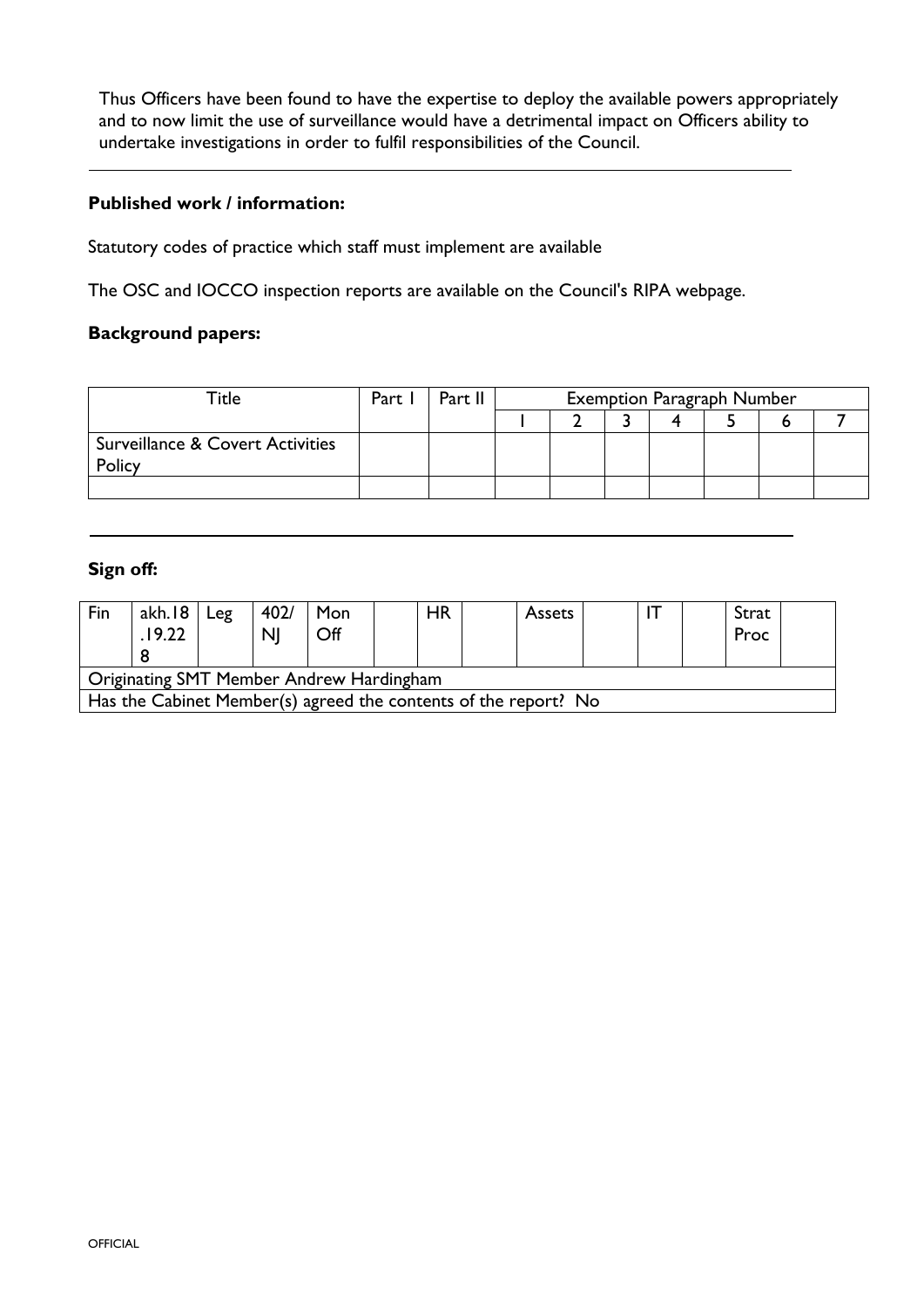# **1 Introduction**

- 1.1 The last report was submitted in 2017.
- 1.2 There have been no Interception of Communication Commissioner (ICC) Inspection.
- 1.3 In December 2018 the Authority received a desk-top documentary inspection from the Investigatory Powers Commissioner's Office (IPCO).
- 1.4 The IPCO concluded that due to our level of compliance they do not need to conduct a physical inspection. The Directed Surveillance authorisation they examined was compliant. No amendments to the Procedures were required
- 1.5 The Surveillance & Covert Activities policy is submitted for approval.
- 1.4 Neither the ICC or IPCO have notified the Council of any future inspection.

## **2.0 Use of Surveillance and covert activity since last report**

- 2.1 The Policy provides for staff to undertake authorised investigations to enforce legislation. These authorised covert activities are intended to confirm or identify who has been involved in a crime, what has taken place and when events have taken place.
- 2.2 Legislative changes in 2012 introduced a judicial approval process for all Local Authority RIPA applications. Since then after internal authorisation, the Local Authority must seek judicial approval for their RIPA Authorisation. Approval will only be given if the statutory tests have been met and the application is necessary and proportionate. Further, Local Authorities can now only apply for authorisation for directed surveillance under RIPA in connection with investigating offences that are punishable by a maximum term of 6 months imprisonment or are related to the underage sale of alcohol or tobacco.
- 2.3 There has been one Directed Surveillance authorisation under RIPA since the last report. This was in October 2017 and was made by the Trading Standards Service in connection with the supply of illegal tobacco. This was deemed to be compliant when examined by the IPCO.

## **3.0 Legislative changes**

3.1 There have been no changes in the relevant RIPA legislation since the last report but there has been a new Covert Surveillance & Property Interference Code of Practice. Procedures have been checked against the new Code and found to be compliant.

# **4.0 Training**

4.1 The RIPA Lead Operational Officer and the Legal Service RIPA Co-ordinator have attended update training since the last report.

## **5.0 Amendments to the policy since the last Report**

5.1 Paragraph 6.2 of the policy relating to Underage Sales has been amended to reflect the Codes of Practice. Full RIPA authorisation must now be considered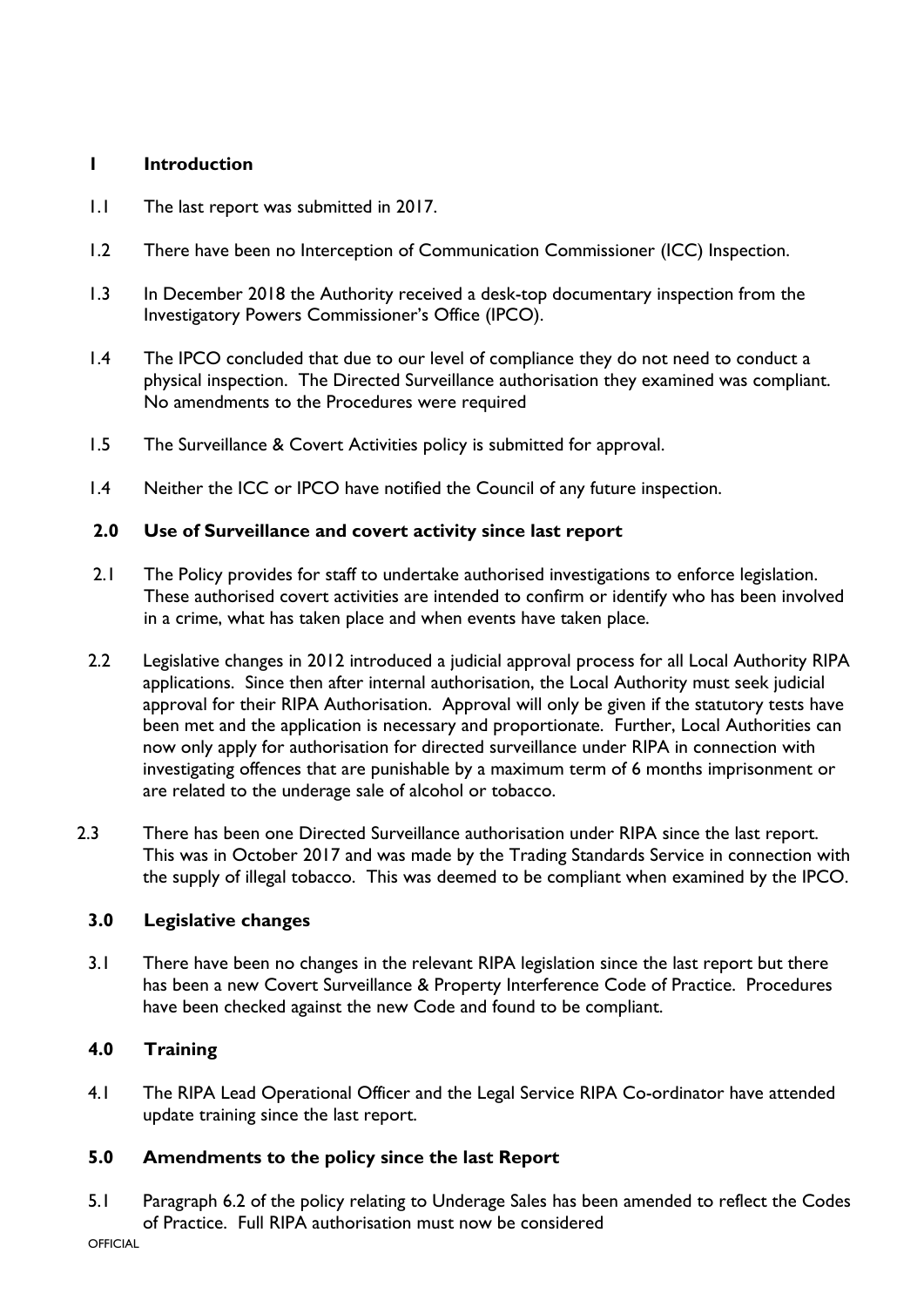5.2 The requirement to have a working group on RIPA has been removed due to very low levels of RIPA authorsiations.